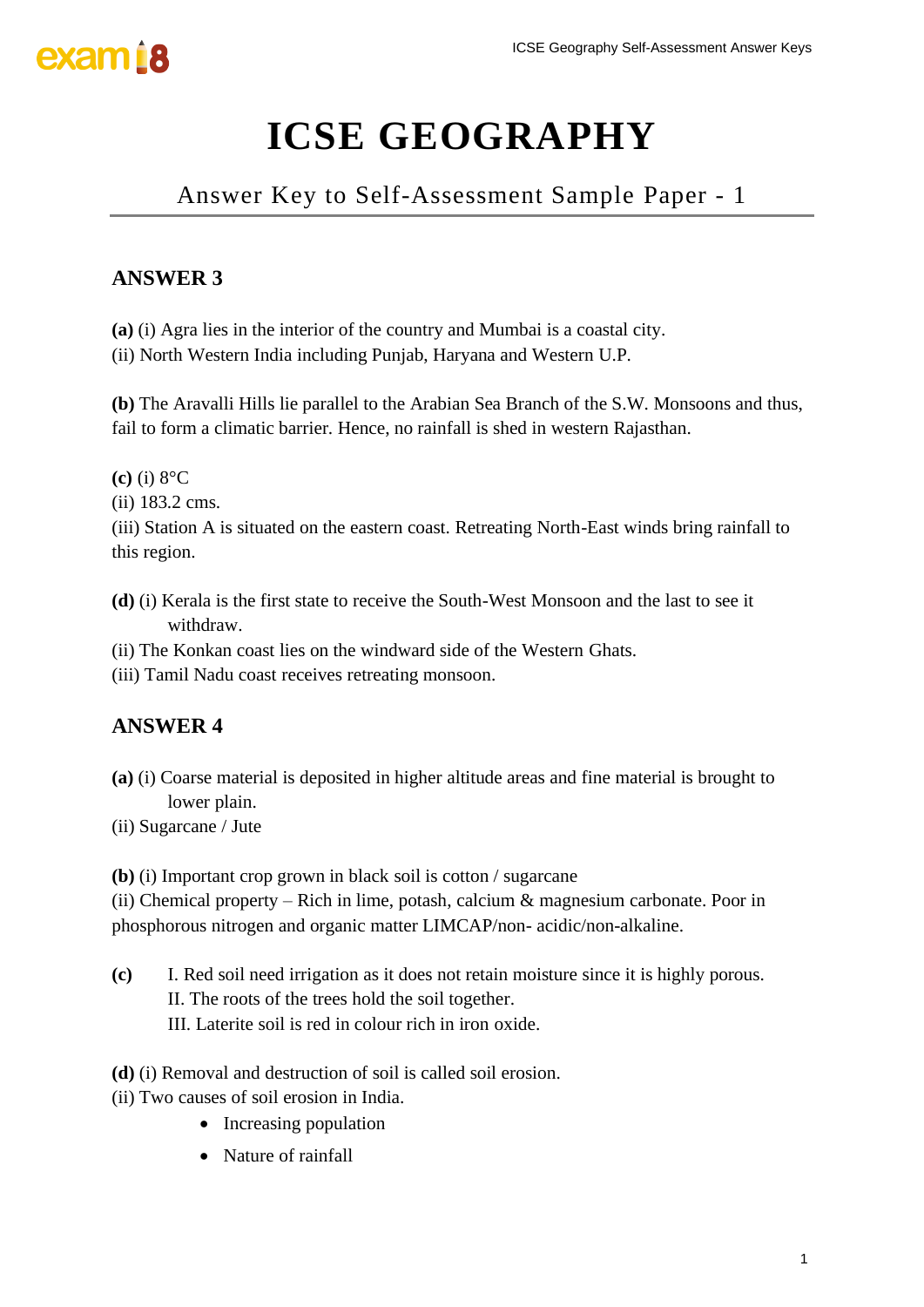## **ANSWER 5**

**(a)** Two important characteristics of the tidal forest are:

(i) The tidal forest is characterised by breathing roots.

(ii) Its stilt roots remain submerged under the water.

**(b)** There is a decline in the forest cover in India because of the following reasons:

(i) Growing demand for agricultural land

(ii) Urbanisation and industrialisation.

**(c)** Deodar: It is used for railway sleepers and house construction.

Sandalwood: It is used for handicrafts, perfumery, and cosmetics and in making sandalwood oil.

Ebony: It is used for making extensive furniture.

**(d)** They either have very thin leaves or no leaves. Kutch and Saurasthra in Gujarat, Rajasthan, and Southwest Punjab.

## **ANSWER 6**

**(a)** Tube wells are used extensively in UP, Bihar and Punjab. It provides water during drought when surface wells dry up.

**(b)** (i) U.P and Punjab.

(ii) Lower-level relief with deep fertile soil is found in the states of U.P and Punjab and there are large number of snows fed perennial rivers flowing through these two states.

**(c)** (i) Irrigation is necessary despite the monsoon because monsoon is erratic, unreliable, irregular, uncertain, and unevenly distributed.

(ii) In drip irrigation, water is taken directly to the roots of the plants or trees.

(iii) Canal irrigation leads to the ground around it becoming unproductive because due to over flooding of the fields, salt effervescence takes place which makes the soil unproductive for farming. ICSE Geography Self-Assessment Answer Keys<br>
e:<br>
e:<br>
e:<br>
use of the following reasons:<br>
construction.<br>
In making sandalwood<br>
utch and Saurasthra in Gujarat,<br>
Punjab. It provides water during<br>
punjab. It provides water durin

**(d)** Government should adopt the following policies: 1. Reduce water pollution. 2. Improve the water quality of the rivers. 3. The policy also aims at reducing the run-off, recharging of ground water as a priority.

### **ANSWER 7**

**(a)** (i) Iron ore – is used in the making of steel which is used for manufacturing of machines.

(ii) Manganese is important in the making of iron and steel and in strengthening of steel.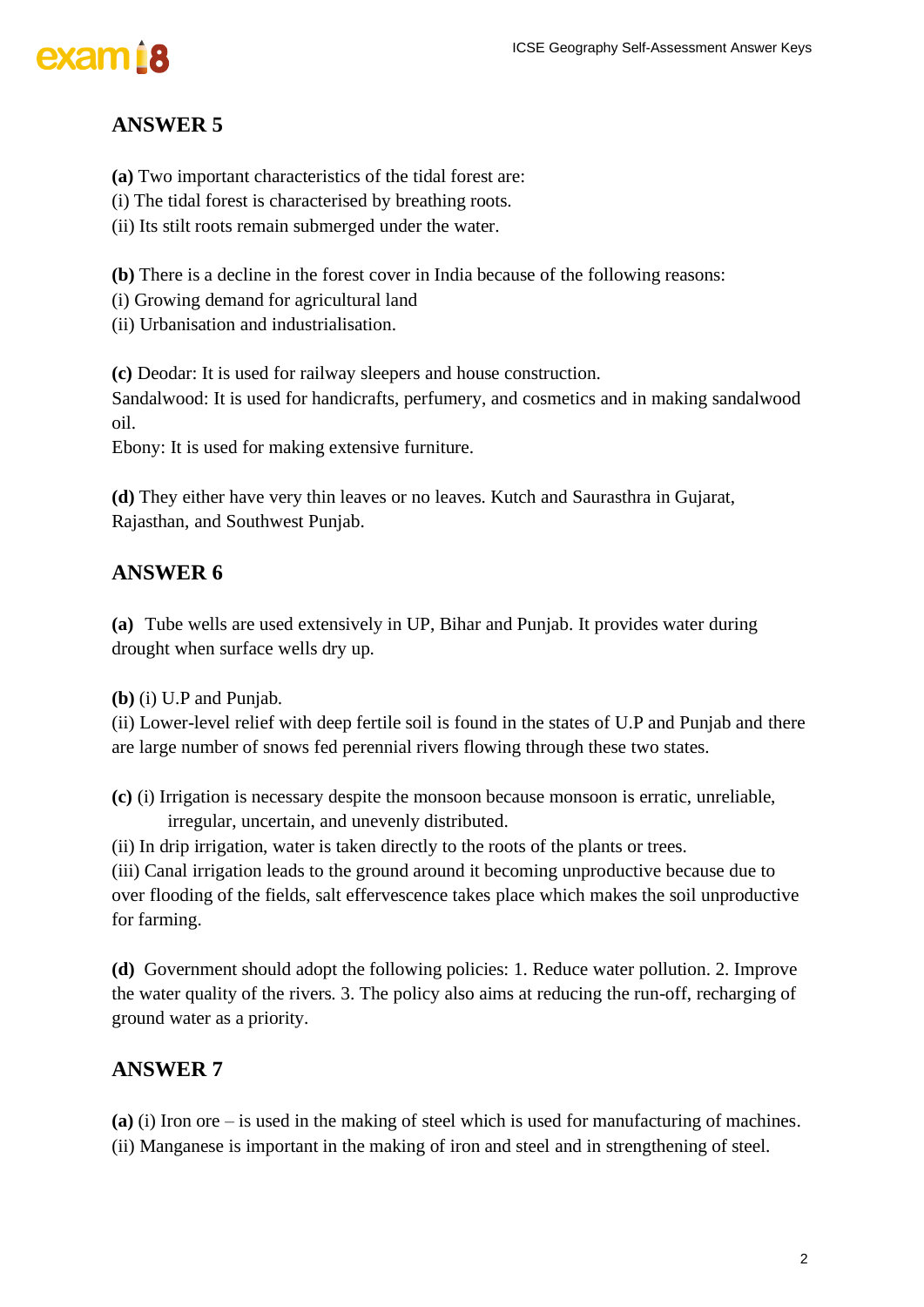**(b)** (i) Magnetite and Haemetite.

(ii) The low-grade iron ore is used in manufacturing of sponge iron.

**(c)** (i) This is because: · It is expensive. · There is a problem of radioactive waste disposal.

(ii) Kaiga in Karnataka.

**(d)** (i) Minerals are the source of raw materials and form the basis for industries. They are the source of energy and power, e.g., coal and petroleum. ICSE Geography Self-Assessment Answer Keys<br>
In Sponge iron.<br>
The basis for industries. They are the<br>
roleum.<br>
In the basis for industries. They are the<br>
Individual.<br>
In the state, central, fertilizers/Fluxing<br>
Ing fields.

(ii) Limestone is needed in the manufacture of iron and steel, cement, fertilizers/Fluxing material in smelting of iron ore/Glass manufacturing.

### **ANSWER 8**

**(a)** Sugar mills are far away from the sugarcane growing fields. Low yield of sugarcane

**(b)** Farming in the regions with less than 75 cm of annual rainfall is called dry farming. Oilseeds and pulses.

**(c)** (i) It loses the bark and facilitates removal of fibre from the stalk.

(ii) Productivity decreases with each successive sugarcane crop.

(iii) Organic farming is a system which avails the use of synthetic inputs like chemical fertilizers.

**(d)** Tea and coffee

#### **ANSWER 9**

**(a)** (i) Rourkela Iron and Steel Plant.

(ii) Iron ore from the reserves of Sundargarh & Manganese is obtained from Barajmda.

**(b)** Reasons for Localisation of sugar Industries

• Availability of large quantities of sugarcane

• Good network of transport

**(c)** (i) Natural gas and Crude oils

(ii) The products are adhesives, fertilizers, dyes

(iii) As port cities are large consumers of oil and its products and by-products, it minimises the cost of transport if it has its own oil refinery.

**(d)** (i) White sugar, jaggery and brown sugar. (Khandsari)

(ii) Railway tracks, engines, ships, motors, bridges etc.

(iii) Computers and Television

#### **ANSWER 10**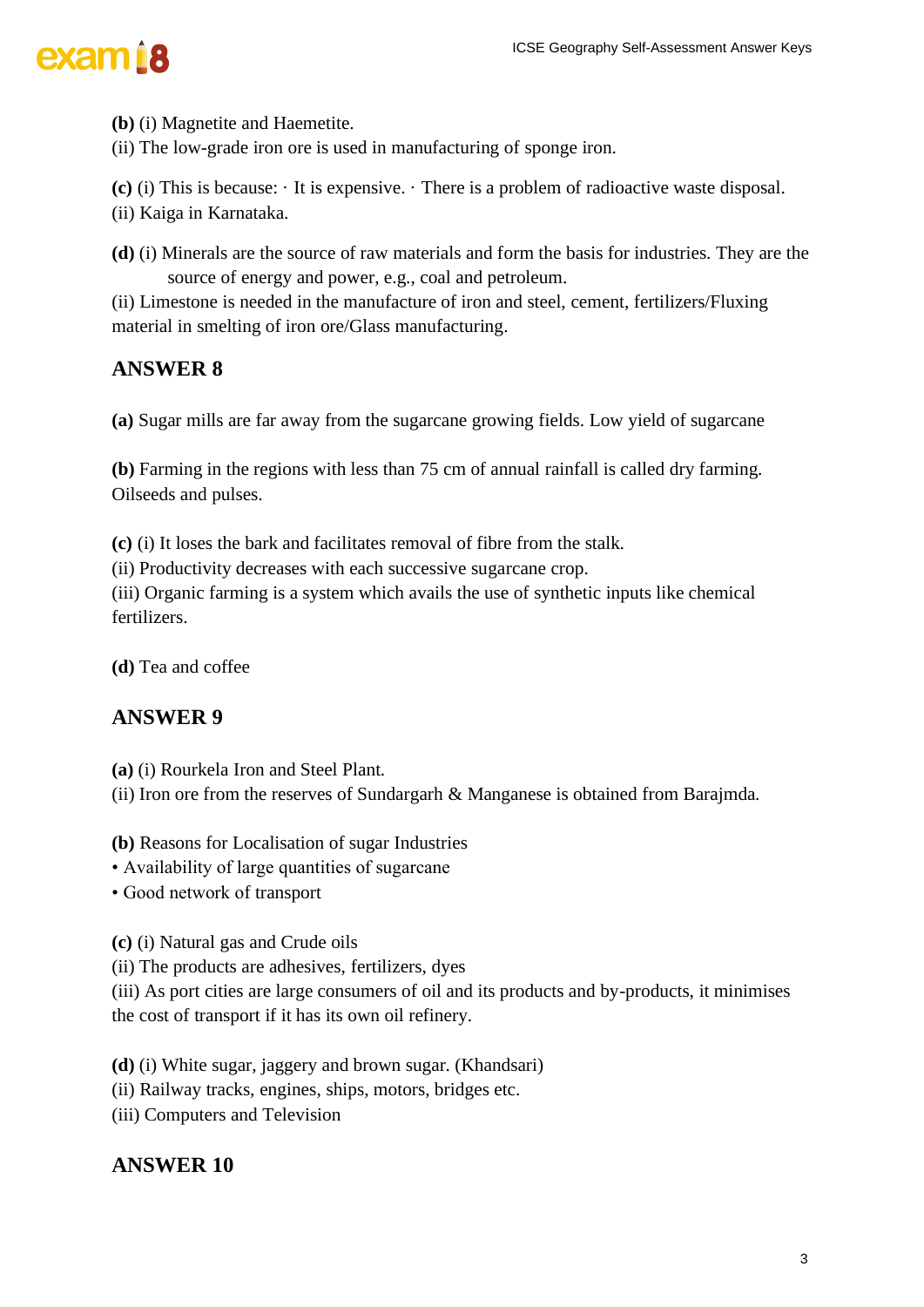

**(a)** The Northernmost part of India is dominated by the lofty Himalayas. Railway tracks cannot be laid on such rugged terrain.

**(b)** (i) There are no traffic lights on expressways, unlike on highway

(ii) The first Expressway: Ahmedabad-Vadodara Expressway.

**(c)** (i) National Waterway No. 2 (NW-2)

(ii) Yamuna Expressway connects Agra and Noida.

(iii) Kolkata.

**(d)** (i) The rivers are rain-fed and seasonal. • They are shorter.

(ii) Chennai and Visakhapatnam.

### **ANSWER 11**

**(a)** Incinerators can be good for the environment simply because they greatly reduce the volume of materials that go to the landfills.

**(b)** Waste disposal is the management of waste to prevent harm to the environment, injury or long-term progressive damage to health.

**(c)** The air scrubbers are the anti-pollution devices which are visible as metal pipes. They are used to trap the particles from the emissions of gaseous waste.

**(d)** Aluminium: Many beverage containers are made of aluminium which can be melted and recycled.

Glass: Scrap glass is called 'cullet' which melts at lower temperature than other raw materials thus savings fuel and money. Scraped glass is sorted by colour and made free from impurities. ICSE Geography Self-Assessment Answer Keys<br>In Elofty Himalayas. Railway tracks<br>Ke on highway<br>Tessway.<br>Shorter.<br>Shorter.<br>Shorter.<br>July because they greatly reduce the<br>vent harm to the environment, injury or<br>Inch are visible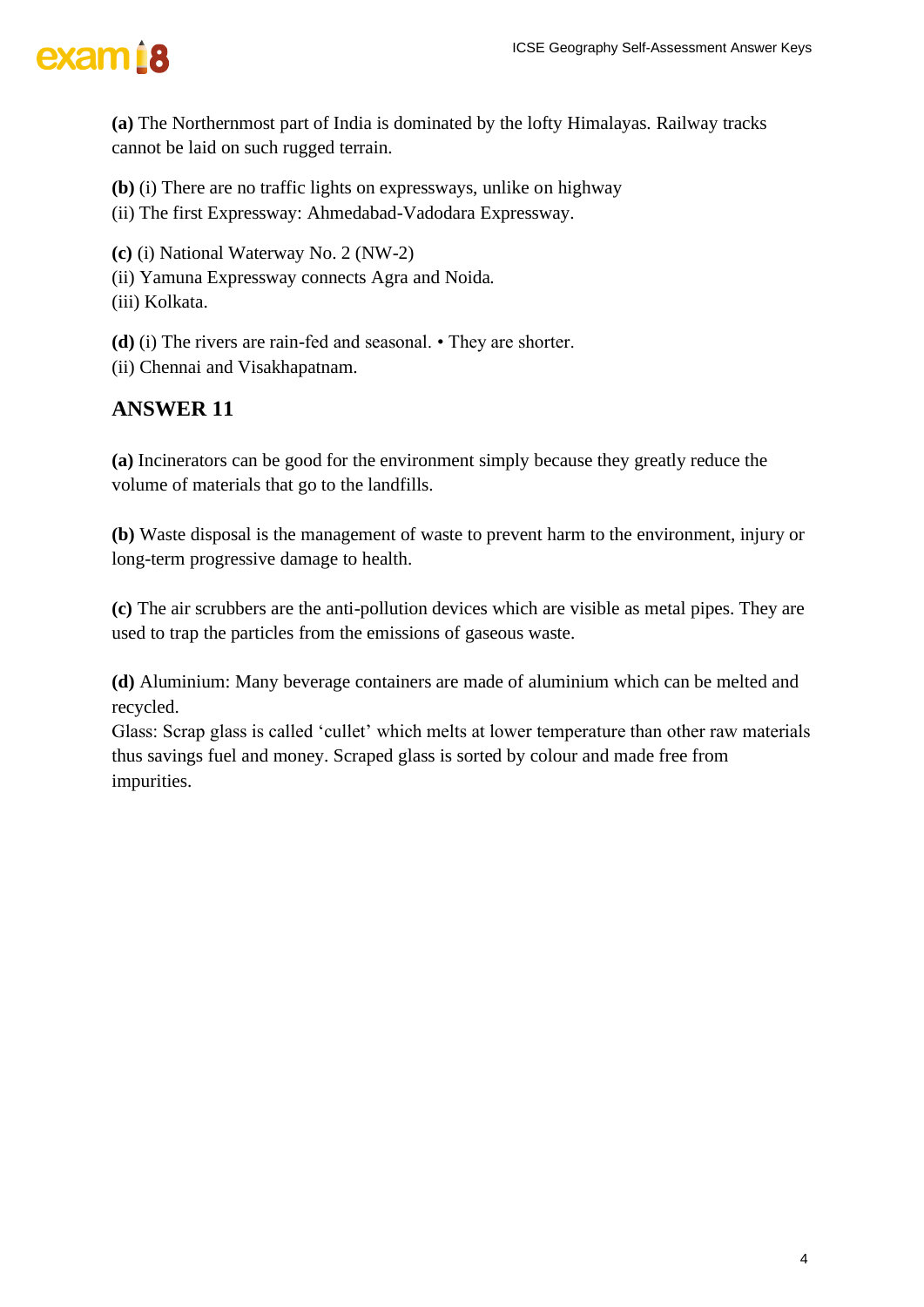

Answer Key to Self-Assessment Sample Paper - 2

## **ANSWER 3**

**(a)** (i) Tropical monsoon climate.

(ii) Effect of monsoon wind/ Latitudinal extent/ Tropic of Cancer passing through its centre / Effect of Himalayas.

**(b)** (i) South West monsoon winds from the Bay of Bengal branch.

(ii) Mango Showers or Cherry Blossoms.

**(c)** (i) add the rainfalls

(ii) Annual Range of Temperature = Maximum Temperature - Minimum Temperature (iii) East Coast.

**(d)** (i) Patna receives a much heavier rain than Delhi because Patna lies in the lower Ganga valley while Delhi lies in the upper Ganga valley and the Bay of Bengal branch of the South West Ganga valley. ICSE Geography Self-Assessment Answer Keys<br> **RAPHY**<br>
ent Sample Paper - 2<br>
c of Cancer passing through its centre /<br>
engal branch.<br>
Frature - Minimum Temperature<br>
because Patna lies in the lower Ganga<br>
the Bay of Bengal br

(ii) Western Rajasthan gets no rain from the Arabian Sea Branch of the South West Monsoon winds because it blows parallel to the Aravalli Mountains.

(iii) Because of the moderating influence of the sea and because it is quite close to the Equator.

### **ANSWER 4**

**(a)** (i) Black cotton soil is formed by the weathering of igneous rocks.

(ii) Cotton.

**(b)** (i) Alluvial soil.

(ii) Alluvial soil is formed by the deposition of sediments and silts brought down and deposited by the rivers.

**(c)** (i) Laterite soil.

(ii) Laterite soils are suitable for building purpose.

(iii) This soil is not suitable for cultivation because it is highly acidic in nature.

**(d)** (i) Alluvial soil/ Black cotton soil.

(ii) Laterite soil.

(iii) Red soil.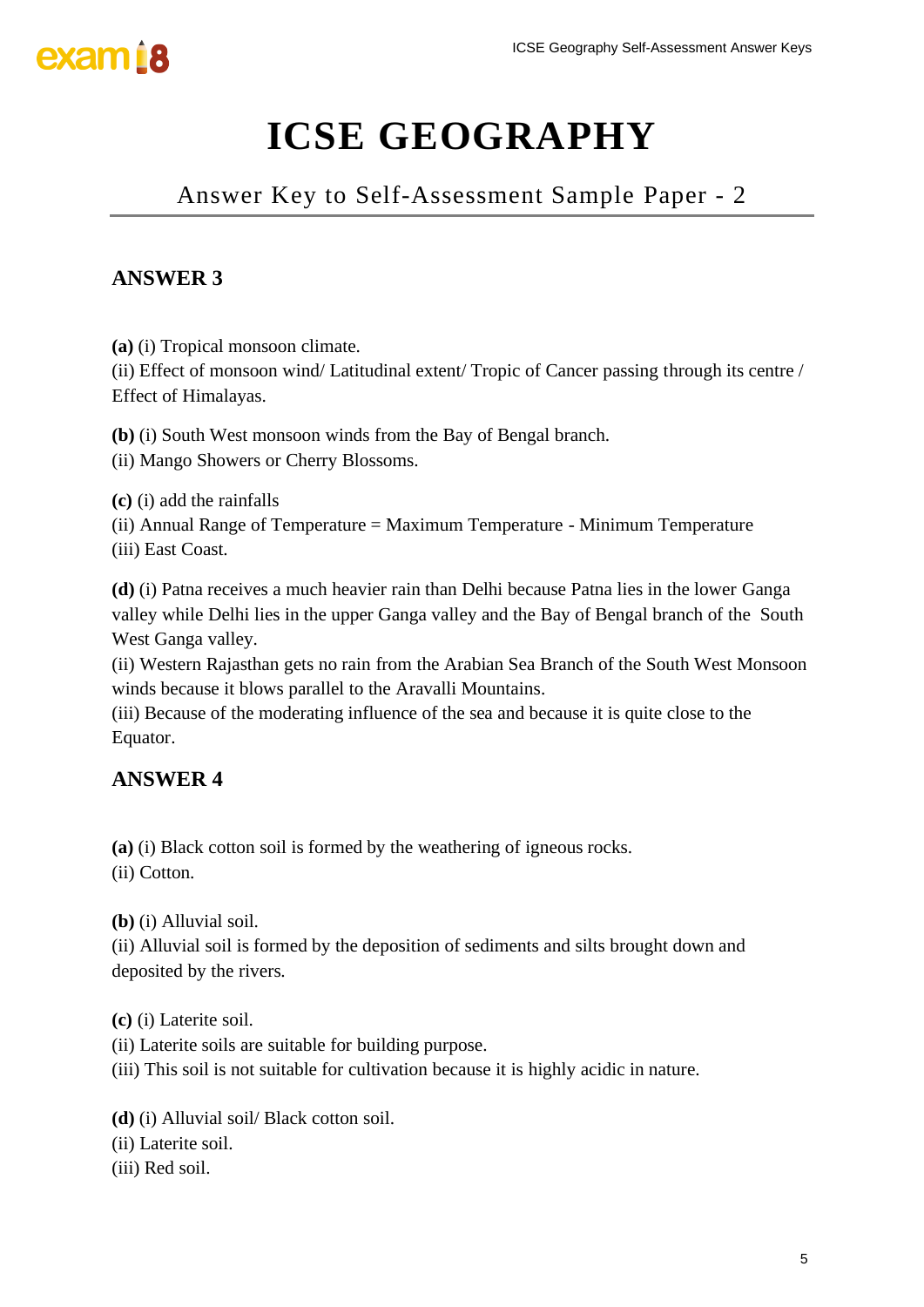

**(a)** Tropical Monsoon Deciduous Forests. The rain range of between 100 cm to 200 cm.

**(b)** (i) Natural vegetation refers to the plant cover that has not been disturbed over a long time and has grown naturally depending upon the climate and soil conditions of that area. (ii) The uppermost leafy layer of a forests formed by the crowns of the trees and climbers is called canopy. ICSE Geography Self-Assessment Answer Keys<br>Ingle of between 100 cm to 200 cm.<br>
has not been disturbed over a long time<br>
and soil conditions of that area.<br>
ats, and railway sleepers.<br>
<br>
dicrafts, perfumes, and sandalwood oi

**(c)** (i) Teak: Excellent for making furniture, ships, boats, and railway sleepers.

(ii) Sal: Railway sleepers and house construction.

(iii) Sandalwood: Scented wood used for making handicrafts, perfumes, and sandalwood oil.

**(d)** (i) Mangrove/ Littoral forest or Tidal forest (ii) Tropical Evergreen forest/ Tropical rain forest

(iii) Mountain forest

#### **ANSWER 6**

**(a)** Indian agriculture depends on Monsoons, which are seasonal. But India has a yearlong agricultural season. India experiences uneven distribution of rain.

**(b)** Soft alluvial soil makes digging of wells easy here. Availability of plentiful groundwater for drawing.

**(c)** (i) Because it has perennial rivers and land is soft enough for canal to be constructed from the rivers to the fields.

(ii) Being in Deccan region Karnataka has natural depressions and hard sub surface rocks which make tank irrigation important.

(iii) Although expensive, yet, sprinkler irrigation is gaining popularity in recent times, as it helps to conserve water.

**(d)** (i) It is a technique of increasing the recharge of ground water by capturing and storing rainwater.

(ii) To make water available for future use. To avoid flooding of roads.

#### **ANSWER 7**

**(a)** (i) Emission of carbon dioxide from burning coal also accounts for the additional 65% of carbon dioxide in the atmosphere, increasing greenhouse gases.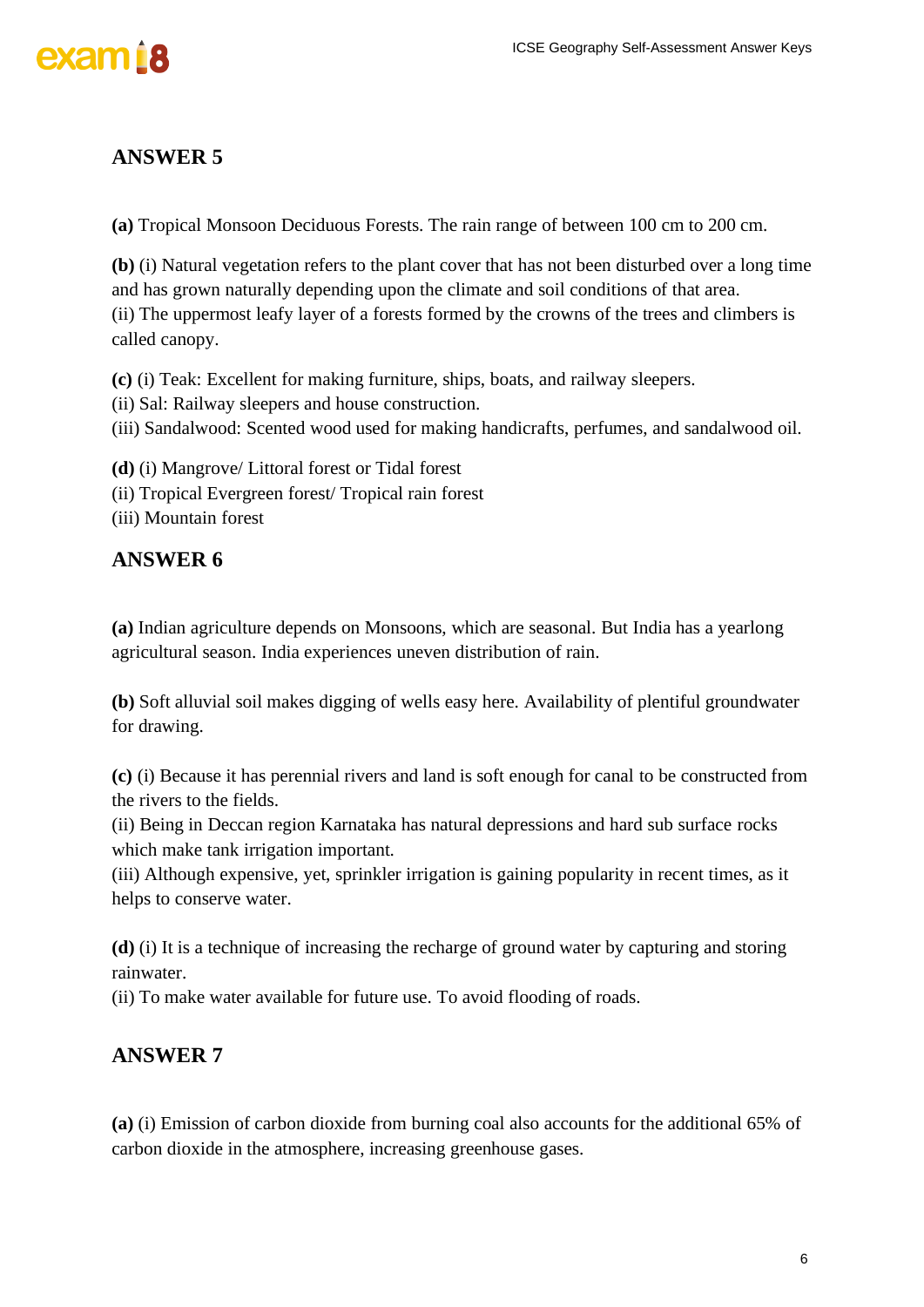(ii) Burning coal emits harmful waste such as carbon dioxide, sulphuric acid, arsenic, ash, and nitrogen oxide and sulphur dioxide.

**(b)** Manganese: (i) It is the most important mineral for making iron and steel. (ii) It is also used for making bleaching powder, dry batteries, etc.

Aluminium: (i) Aluminium is used for making aircraft, ships and automobiles. (ii) It is used in the electrical industry for its good conductivity.

**(c)** (i) Hazaribagh, Gaya (ii) Sundargarh, Mayurbhanj (iii) Ankleshwar and Koyali

**(d)** (i) Conservation of mineral is must because the economic development of a country depends upon its mineral resources and its capacity to utilise them.

(ii) Uranium, Plutonium, Beryllium and Thorium.

(iii) Composting: The process involves decomposition of organic waste into humus known as compost which is a good fertilizer for plants.

## **ANSWER 8**

**(a)** Provides food for our growing population and fodder for livestock. ·Crops like cotton, jute, coffee, etc, provide raw material for the agro-based industries.

**(b)** Frost and cloudy weather is detrimental to the healthy growth of cotton plants. Pests such as the 'boll weevil' lays eggs inside the boll and destroys the crop.

**(c) Importance of Pulses**: they are rich in protein. Pulses are grown as rotation crops as they are leguminous crops that fix atmospheric nitrogen in the soil and increase its fertility. · Pulses act as good cattle fodder, too. ICSE Geography Self-Assessment Answer Keys<br>
dioxide, sulphuric acid, arsenic, ash,<br>
11 making iron and steel. (ii) It is also<br>
11, ships and automobiles. (ii) It is used<br>
(iii) Ankleshwar and Koyali<br>
11 mommic development

**(d)** The three cropping seasons are:

1. Kharif: Sown in June-July; Harvested in October-November; Crops-Rice.

2. Rabi: Sown– October-November; Harvested–February to May; Crops–Wheat.

3. Zaid: Grown between Rabi and Kharif; Seasons-during the months of March, April, May. Crops – 'Boro' rice

## **ANSWER 9**

**(a)** Mineral based industries use raw materials obtained from mines / e.g., iron. Agro based industries use raw materials obtained from agriculture / e.g. sugar

**(b)** Maharashtra is the largest producer of sugar

- The geographical conditions in the south are more suitable (temperature 20-30 degree Celsius, rain 100-200 cm, no frost, black lava soil).
- Large holdings are well planned.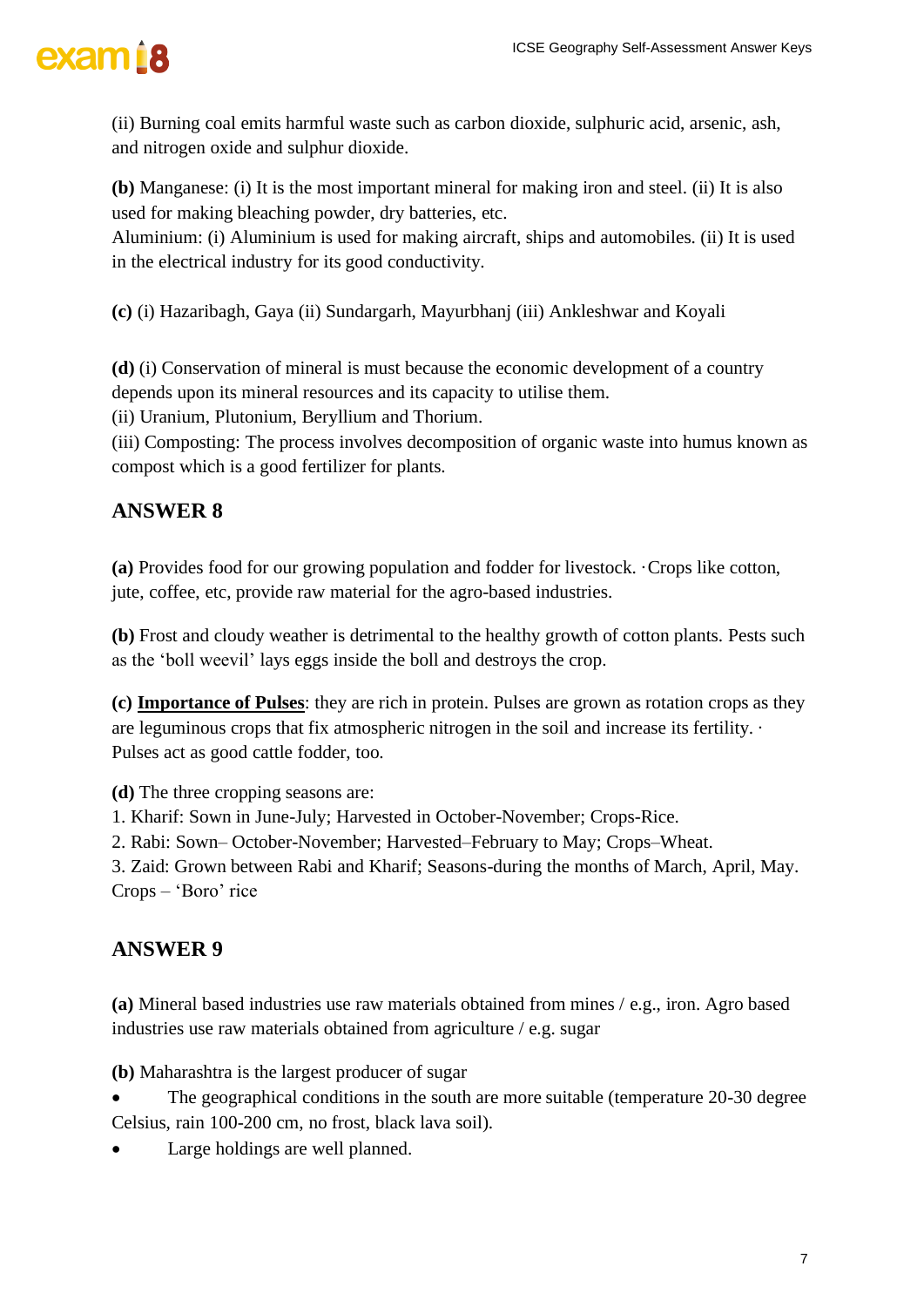

#### **(c)** (i) Tussar (ii)Bagasse(iii)Sericulture

**(d)** With reference to cotton textile industry:

(i)Abundant supply of soft water for dyeing and bleach in Banking facilities available.

(ii)Ahmedabad & Surat

#### **ANSWER 10**

**(a)** The area near the mouth of the Ganga is an extremely plain with a very gentle slope. Due to the gentle slope, the rivers flow very steadily in the plain.

**(b)** (i) Air India and Indian Airlines are two National Airlines. (ii) King fisher and Jet Airways are two private Airlines of India.

**(c)** Mumbai-Pune Expressway: 93 km; long connecting Mumbai to Pune. It forms a bypass route for NH-4 between these cities.

**(d)** (i) Poor quality of roads and their maintenance have led to much wear and tear of vehicles (ii) The development of roads has not kept pace with the rise in population. The result is that the roads in some of our small towns have become bottlenecks, leading to traffic jams.

#### **ANSWER 11**

**(a)** (i) Waste segregation is the separation of waste that is generated through human activities. (ii) It is important because a large portion of waste can be recycled and a part of it can be converted into "compost", that is used as manure for soil fertility enhancement.

**(b)** • Proper disposal of waste which involves collecting, segregating, and transporting waste materials.

• Treatment of waste that involves the processing of waste to reduce its harmful impact.

**(c)** • Bio-degradable waste includes any organic matter that can be broken down into simple organic molecules or decomposed easily, e.g., kitchen waste, vegetable and fruit peels, flowers, leaves etc. • Non-biodegradable waste is that which cannot be broken down by natural organisms and are treated as pollutants, e.g., plastic, glass, metal, paints, bulbs, chemicals etc. ICSE Geography Self-Assessment Answer Keys<br>
they plain with a very gentle slope. Due<br>
plain.<br>
Airlines. (ii) King fisher and Jet<br>
ng Mumbai to Pune. It forms a bypass<br>
we led to much wear and tear of vehicles<br>
the rise in

**(d)** • Pathogens are killed • The size of waste is reduced. • It is turned into important soil ingredient.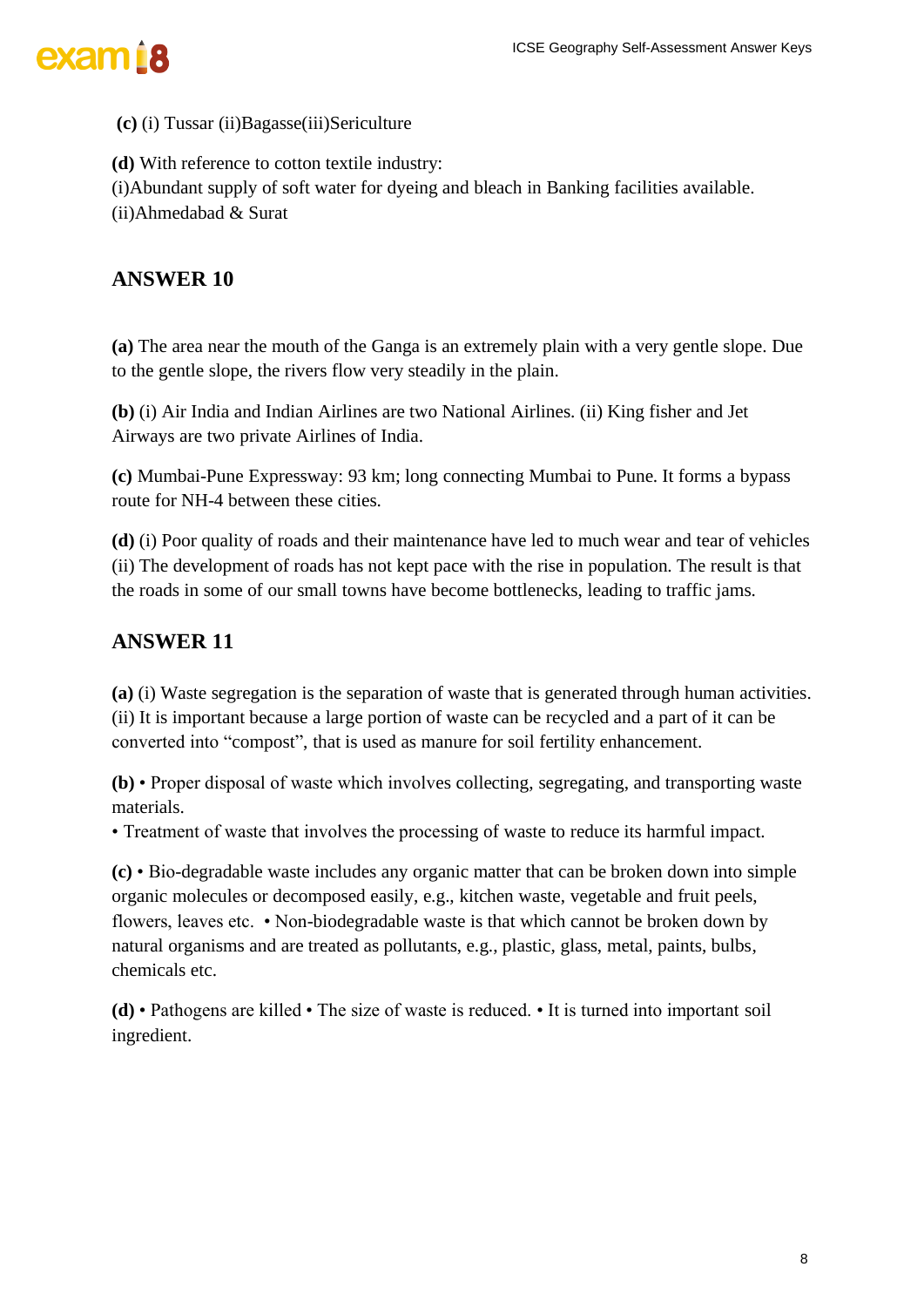

## Answer Key to Self-Assessment Sample Paper - 3

## **ANSWER 3**

**(a)** Rainfall in northwest part of India occurs due to temperate cyclone whereas in south east part of India it is due to winter monsoon / retreating monsoon.

**(b)** (i) Kerala (ii) Mango shower helps in early ripening of Mango crop and is also helpful for tea / coffee cultivation in Karnataka.

**(c)** (i) Kanyakumari is near the sea and is also near the equator and so has equable climate. (ii) Central Maharashtra lies in the rain shadow area whereas coastal Maharashtra is on the windward side of Western Ghats.

(iii) Jaipur lies in continental interior whereas Mumbai lies close to the sea.

**(d) Summer Monsoon Season**: 1Wind is onshore from S.W. direction. 2Heavy rain, high humidity, high temperature. 3There is rain in almost whole country.

**Retreating Monsoon Season:** 1Wind direction is north east. /withdrawal of monsoon. 2Clear sky, high temperature, low humidity. 3There is no rain in most parts of India but when wind pick up moisture from Bay of Bengal it brings rain to coromandel coast.

## **ANSWER 4**

- **(a)** (i) Black soil/ Regur/Black cotton soil
- (ii) Maharashtra &Gujarat
- **(b)** (i) Alluvial soil (ii) Red soil

**(c)** (i) Terraces check the speed of running water and thus reduce the chance for erosion. (ii) Red soil is ideal for dry farming because it is porous and does not retain moisture. (iii) Soil erosion by wind is common in arid regions because arid areas do not support vegetation and since there are no roots to hold the soil together. ICSE Geography Self-Assessment Answer Keys<br> **RAPHY**<br>
ent Sample Paper - 3<br>
emperate cyclone whereas in south east<br>
nonsoon.<br>
Ing of Mango crop and is also helpful for<br>
e equator and so has equable climate.<br>
whereas coastal

**(d)** (i) Man is responsible for soil erosion because of large scale deforestation done for agriculture.

(ii) Deepening the riverbed increases the capacity of the river to hold water which then will not overflow to cause soil erosion.

(iii) It is red in colour.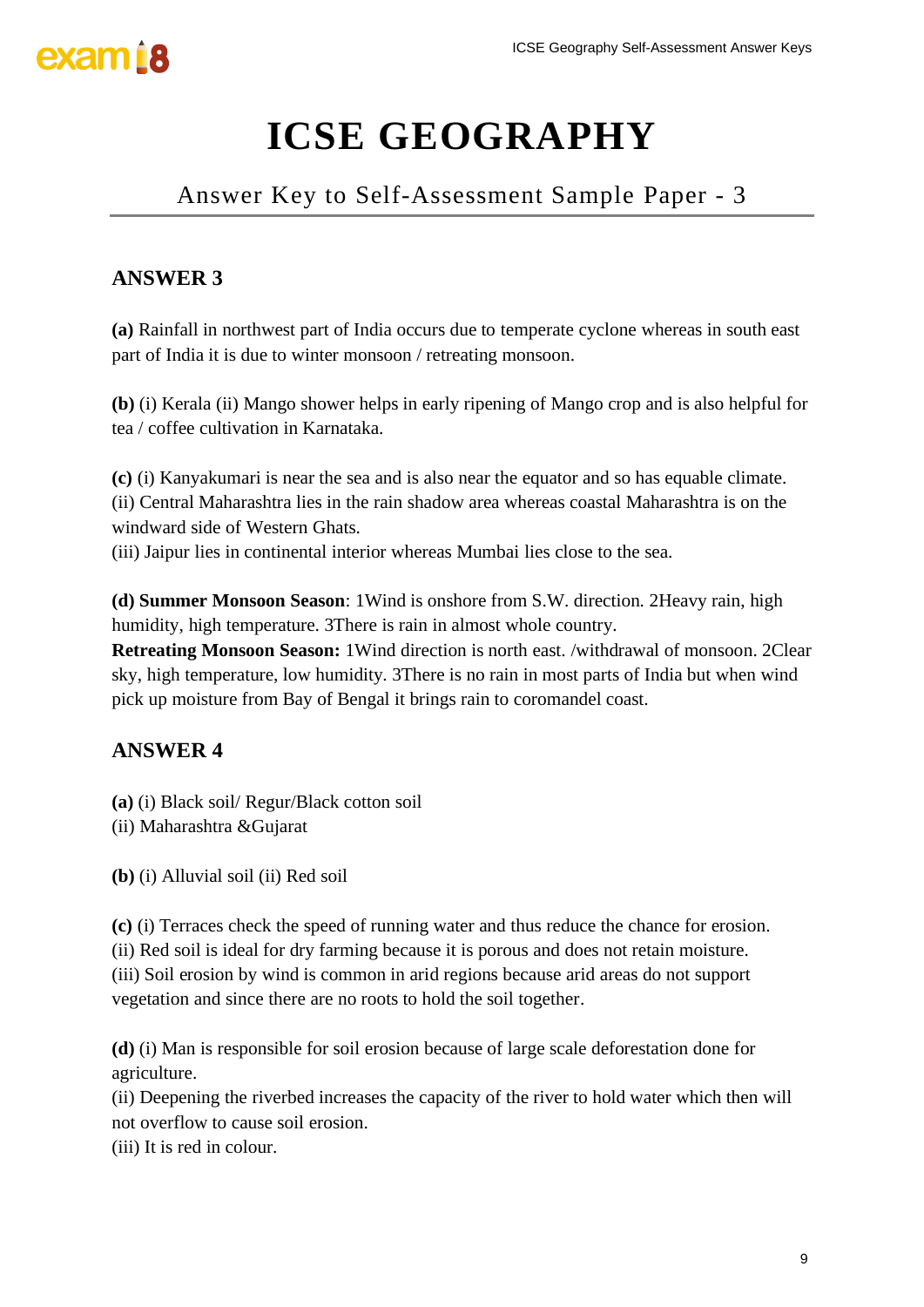

**(a)** Provide valuable timber and other forest products. These forests are not as dense as the tropical evergreen forests.

**(b)** (i) Forests control humidity, lower the temperature and can be responsible for rain. (ii) Roots of the trees check the speed of the running water which then does not overflow its banks and also because of roots that take some water.

**(c)** (i) The delta of the Ganga river - mangrove forests / Sundarbans / tidal forests (ii)The windward side of the Western Ghats - tropical evergreen forests iii)The Deccan Plateau - monsoon deciduous forests/ thorn forests.

**(d)** (i) shed their leaves during winter (ii)soil erosion

### **ANSWER 6**

**(a)** Recharge groundwater resource. Reduces soil erosion.

**(b)** (i) The significance of irrigation in Punjab: Availability of water is highly uneven and variable.

(ii) Significance of irrigation in Rajasthan: The groundwater level is available only at a depth of 30 to 60 m.

**(c)** (i) Severe water shortage is due to wastage/ pollution/ overuse

(ii) Make rainwater harvesting mandatory in every housing colony. Levy fine on wastage

**(d)** Three reasons to justify the need to conserve water.

- (i) The growth of population has resulted in water scarcity.
- (ii) Deforestation has led to drought and reduction of rainfall.
- (iii) The underground water has been exploited and the water table has been lowered.

#### **ANSWER 7**

**(a)** No supply issues. No pollution issue.

**(b)** (i) Manganese

(ii) Ujh Multipurpose project

**(c)** (i)For generation of electricity.

- (ii) good conductor of electricity
- (iii) India lies in the equatorial region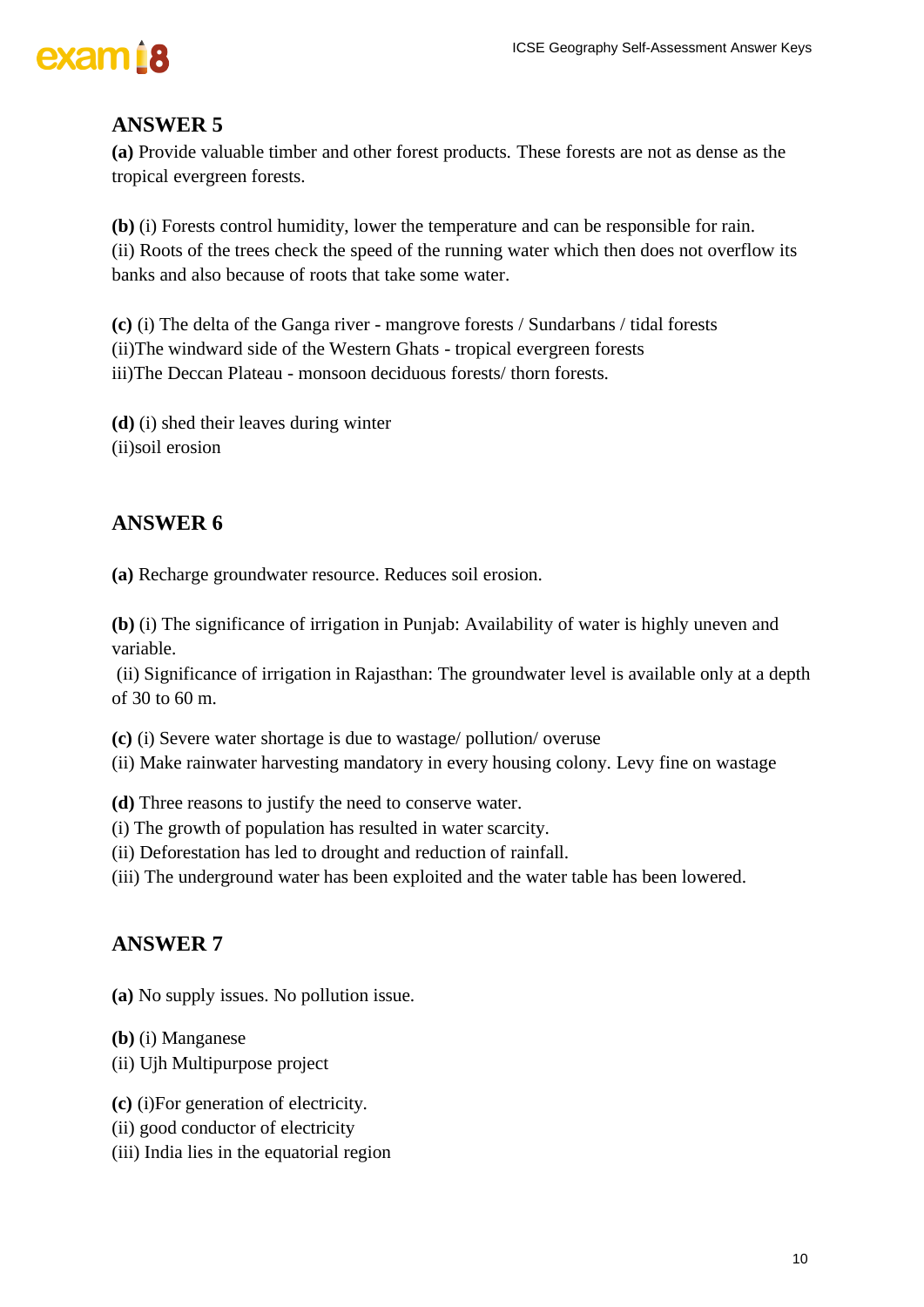

**(d)** (i) Uranium. (ii) Petrol. (iii) easily available in India

### **ANSWER 8**

**(a)** Farm fragmentation reduces the size of the farm. Because of poverty the farmers cannot afford good quality seeds, fertilizers or pesticides or farm implements and so the yield is low.

**(b)** Any two of the following: Huge capital investment Large land holding Labour intensive Single crop or monoculture Crop grown usually for export Crops grown as plantation crops are tea, coffee, rubber and spices.

**(c)**

| <b>RICE</b>                                                  | <b>WHEAT</b>                                                                  |
|--------------------------------------------------------------|-------------------------------------------------------------------------------|
| 1. KHARIF CROP                                               | 1. RABI CROP                                                                  |
| 2. $18^{\circ}$ C -32 $^{\circ}$ C; 150 to 300 cm<br>of rain | 2. $10^{\circ}$ C-15 <sup><math>\circ</math></sup> C; 50 to 100 cm<br>of rain |
| 3. Requires alluvial soil with a<br>subsoil of clay          | 3. Loamy soil                                                                 |

**(d)** (i) 21°C to 30°C; 50 to 75 cm of rain; black soil.

(ii)The new tea plant has all the qualities of the mother plant from which the cutting is taken and sown.

(iii) Oil of the oil seeds is useful, gives edible oil and raw material for products like paints

### **ANSWER 9**

**(a)** Mineral based industries use raw materials obtained from mines / e.g., iron. Agro based industries use raw materials obtained from agriculture / e.g. sugar

**b)** i) Favourable climate for rearing of the silk with a temperature ranging from 16 to 310 C. ii) Mulberry trees grow well here.

**c)** Methods of production and machinery is outdated. Average number of crushing days is 160 in a year, rest of the days the factories are idle. Factories are not close to the farms, so the transportation cost is high.

**(d)** Contribution of cotton industry. -Provides employment to large number of people. -Earns foreign exchange. -Supports many industries like chemicals, packing materials etc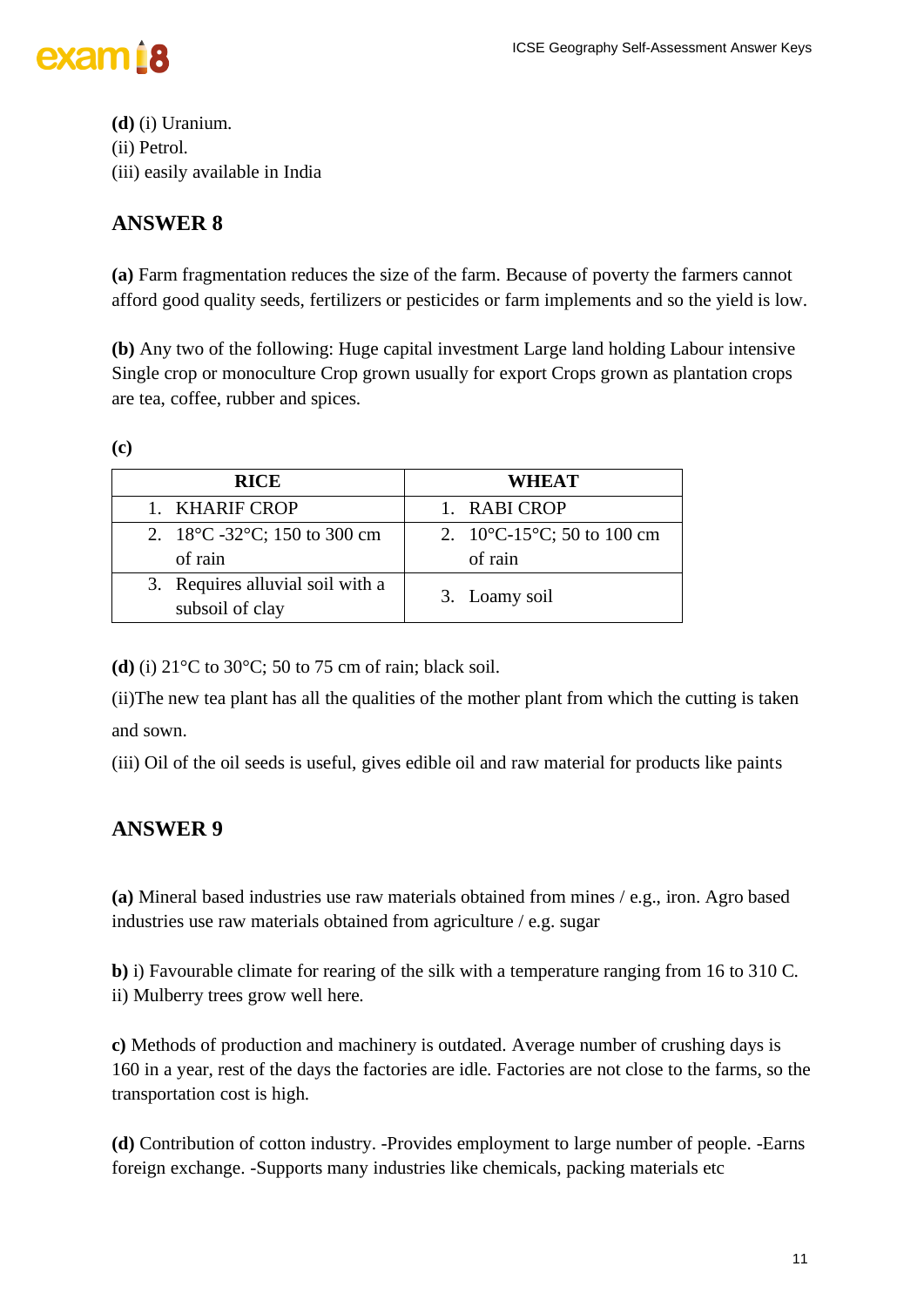



**(a)** (i) The National waterway No. 2 (ii) The Sher Shah Suri Marg, connecting Delhi and Amritsar.

**(b)** (i) Railways are difficult to construct in the hilly and mountainous parts of India. (ii) The huge size of the country makes it difficult to connect the remote parts of the country.

**(c)** (i) **The problems of Air transportation are:** Heavy air traffic at the major airports has increased the hazards of air travel. Terrorism, hijacking, sabotage are becoming more common due to politics.

(ii) Jammu and Kashmir and Himachal Pradesh (hilly areas).

**(d)** (i) For efficiency and convenience the Railway system is divided into zones. There are 17 Railway zones.

(ii) Roads are routes of travel by two wheelers, three wheelers, cars, trucks, and buses.

(iii) Roads and Railways are the means of transport by land.

## **ANSWER 11**

**(a)** Incinerators can be good for the environment simply because they greatly reduce the volume of materials that go to the landfills.

**(b)** Waste disposal is the management of waste to prevent harm to the environment, injury, or long-term progressive damage to health.

**(c)** The air scrubbers are the anti-pollution devices which are visible as metal pipes. They are used to trap the particles from the emissions of gaseous waste.

**(d)** Aluminium: Many beverage containers are made of aluminium which can be melted and recycled.

Glass: Scrap glass is called 'cullet' which melts at lower temperature than other raw materials thus savings fuel and money. Scraped glass is sorted by colour and made free from impurities.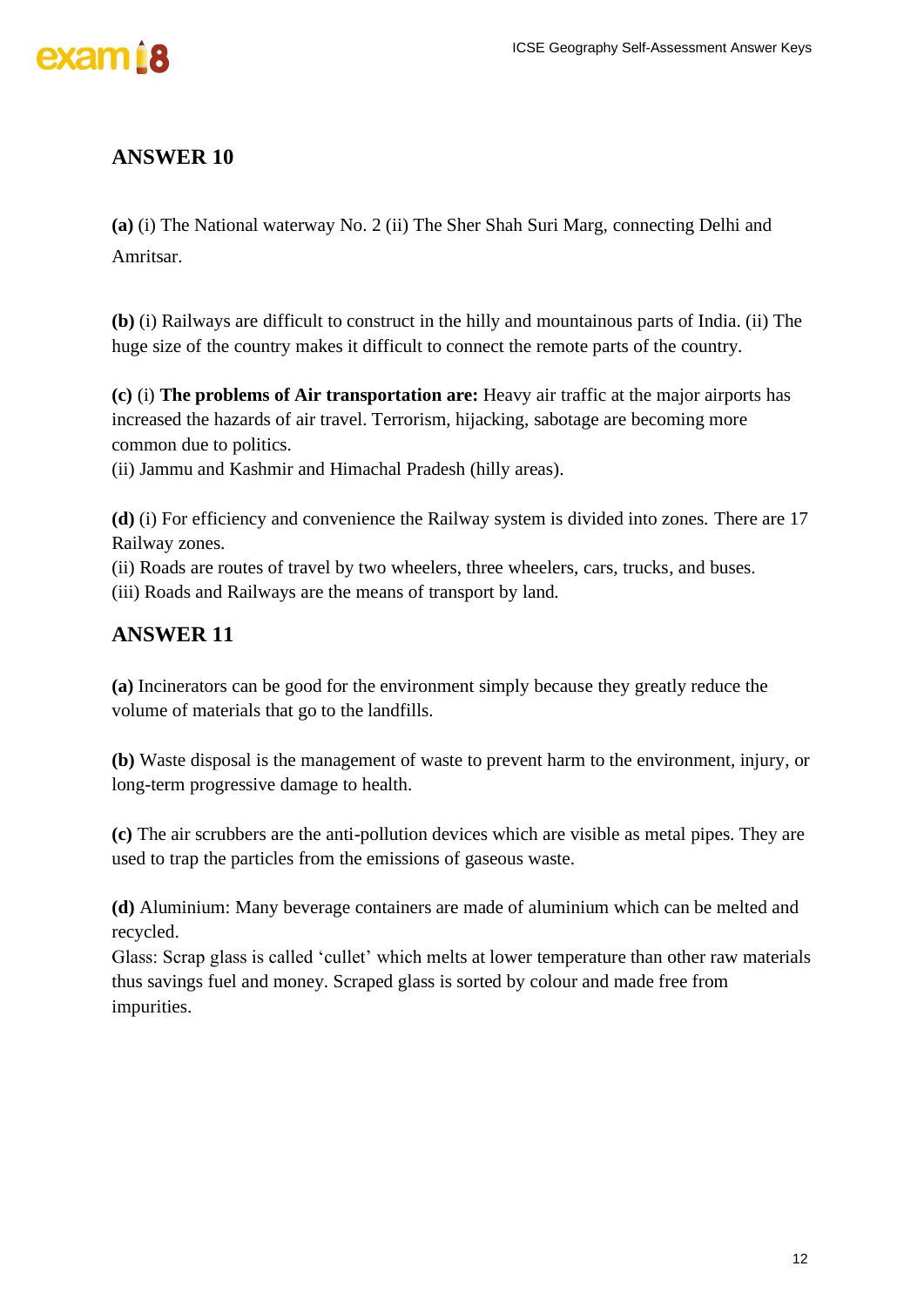

## Answer Key to Self-Assessment Sample Paper - 4

## **ANSWER 3**

**(a)** Tropical cyclones in Tamil Nadu coastal regions- Western disturbances in North-West India (J.K, Punjab, and H.P)

**(b)** Uncertain and Unreliable rainfall - Uneven distribution of rainfall

**(c)** (i) add the monthly rainfall (ii)maximum temperature- minimum temperature (iii)eastern coast

**(d)** (i) Tamil Nadu receive less rainfall because it is situated in the rain shadow area. (ii)Being away from the influence of sea they have very hot summers and very cold winters. (iii)Central Maharashtra has very little rainfall as it lies in the rain-shadow area of the Western Ghats.

#### **ANSWER 4**

**(a)** (i) Black cotton soil is formed by the weathering of igneous rocks. (ii) Cotton.

**(b)** (i) Alluvial soil.

(ii) Alluvial soil is formed by the deposition of sediments and silts brought down and deposited by the rivers.

**(c)** (i) roots will bind the soil

- (ii) Because red soil retains less moisture
- (iii) As the soil are not held by roots of the plants

**(d)** (i) Alluvial soil/ Black cotton soil. (ii) Laterite soil. (iii) Red soil.

#### **ANSWER 5**

**(a)** Forests must be conserved because they have a favourable effect on the climate or temperature and rain & help in soil conservation.

**(b)** (i) Temperature 26°C to 29°C & Rainfall – more than 200 cm (ii)Vegetation consists of mixed deciduous and coniferous forests.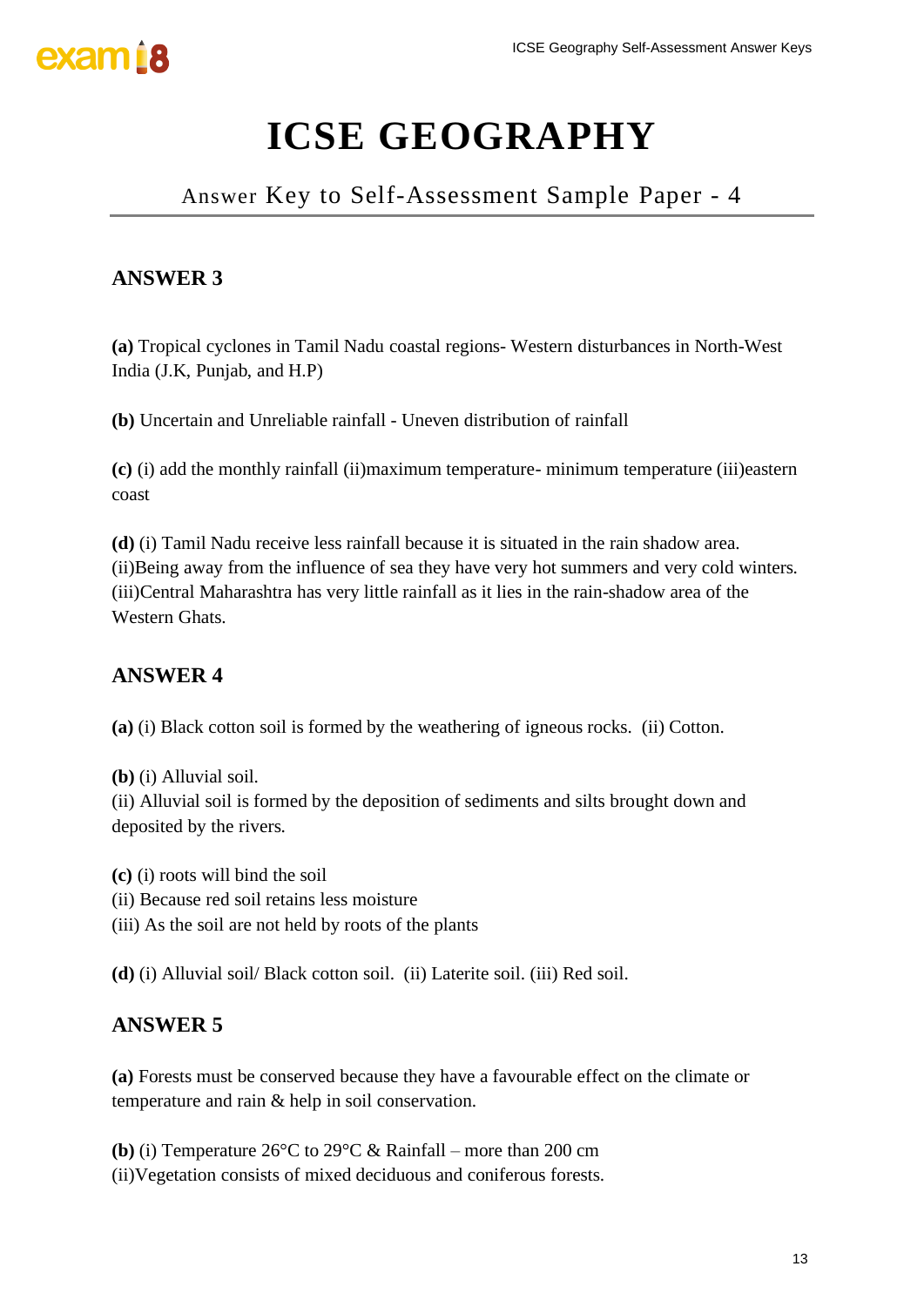

- **(c)** (i)Thick under growth & inaccessible (ii) Rosewood
- **(d)** (i) This is due to non-availability of enough water for growth of trees.
- (ii) This is due to check on deforestation.
- (iii) Lack of sufficient moisture for leaves to withstand dry weather conditions.

**(a)** No loss of water due to evaporation and leakage. - Use water economically.

**(b)** Ground water level is high– Soft nature of rocks which makes digging tube wells easy.

**(c)** (i) South Indian states have uneven terrain hence they are not suitable for constructing canals

(ii) To meet the increasing demand of growing population.

(iii) Rainfall in India is seasonal/uncertain/unevenly distributed/annual crops need water all through the year/to maximize the agricultural production.

**(d)** (i) The canals that are taken out from the rivers without any regulating system like weirs, etc at their head / the canals that are filled with water only during floods

(ii) Rainwater can be collected over rooftop and collected water channelized through small PVC pipes into the underground pits, wells, etc.

(iii) Water found on the surface of the earth in the form of rivers, lakes, ponds, etc. is called surface water.

#### **ANSWER 7**

**(a)** No supply issues. No pollution issues.

**(b)** (i) Manganese

(ii) Ujh Multipurpose project

**(c)** (i)For generation of electricity.

- (ii) good conductor of electricity
- (iii) India lies in the equatorial region

**(d)** (i) Uranium. (ii) Petrol. (iii) Easily available in India

#### **ANSWER 8**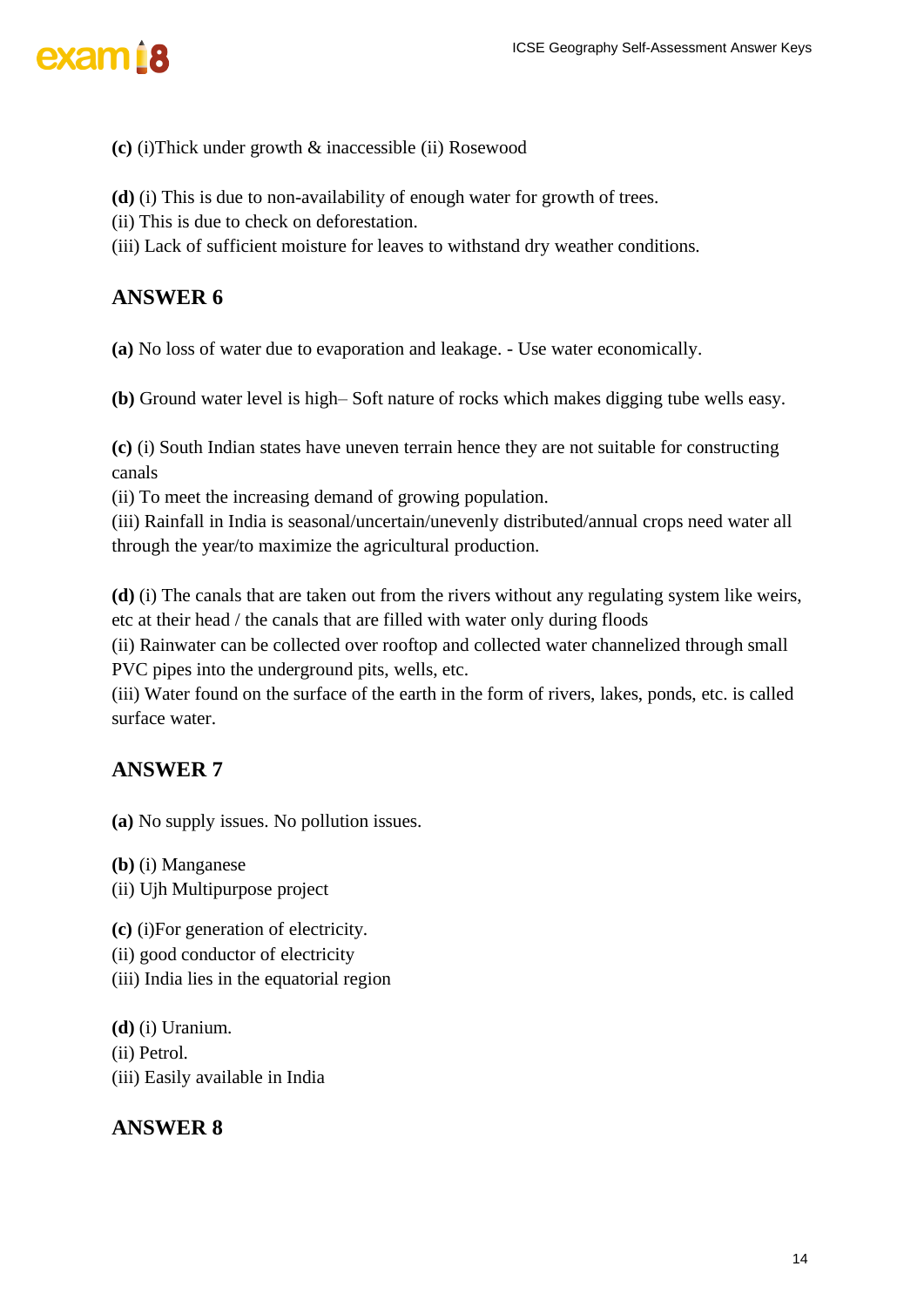

**(a)** Provides food for our growing population and fodder for livestock. ·Crops like cotton, jute, coffee, etc, provide raw material for the agro-based industries.

**(b)** Frost and cloudy weather is detrimental to the healthy growth of cotton plants. Pests such as the 'boll weevil' lays eggs inside the boll and destroys the crop.

**(c)** They are rich in protein. Pulses are grown as rotation crops as they are leguminous crops that fix atmospheric nitrogen in the soil and increase its fertility. Pulses act as good cattle fodder, too.

**(d)** The three cropping seasons are:

- 1. Kharif: Crops-Rice
- 2. Rabi: Crops–Wheat
- 3. Zaid: Crops– 'Boro' rice

#### **ANSWER 9**

- **(a)** (i) Iron Ore Dalli-Rajhara Range
- (ii) Iron Ore –Bastar.

**(b)** Climate is suitable for sericulture & large market.

- **(c)** (i) Sugarcane starts losing its sucrose after it is cut.
- (ii) Molasses & bagasse
- (iii) North India Uttar Pradesh

**(d)** (i) Humid climate/availability of raw material/availability of skilled and unskilled labours.

(ii) Provides employment– Brings in foreign exchange.

(iii) Raw materials used in petrochemical industries are mainly derived from petroleum.

#### **ANSWER 10**

**(a)** Supplies necessary machinery for production of other goods. Railway tracks, engines, ships, and motors are made of iron and steel.

**(b)** (i) Rourkela Steel Plant (ii)Iron ore – Bonaigarh, Mayurbhanj,

**(c)** (i) Hindustan Aeronautics Limited

(ii) Bangalore.

(iii) Chittranjan Locomotives

**(d)** (i) Plastics / insecticides / Synthetic fibre

(ii) Car/ Truck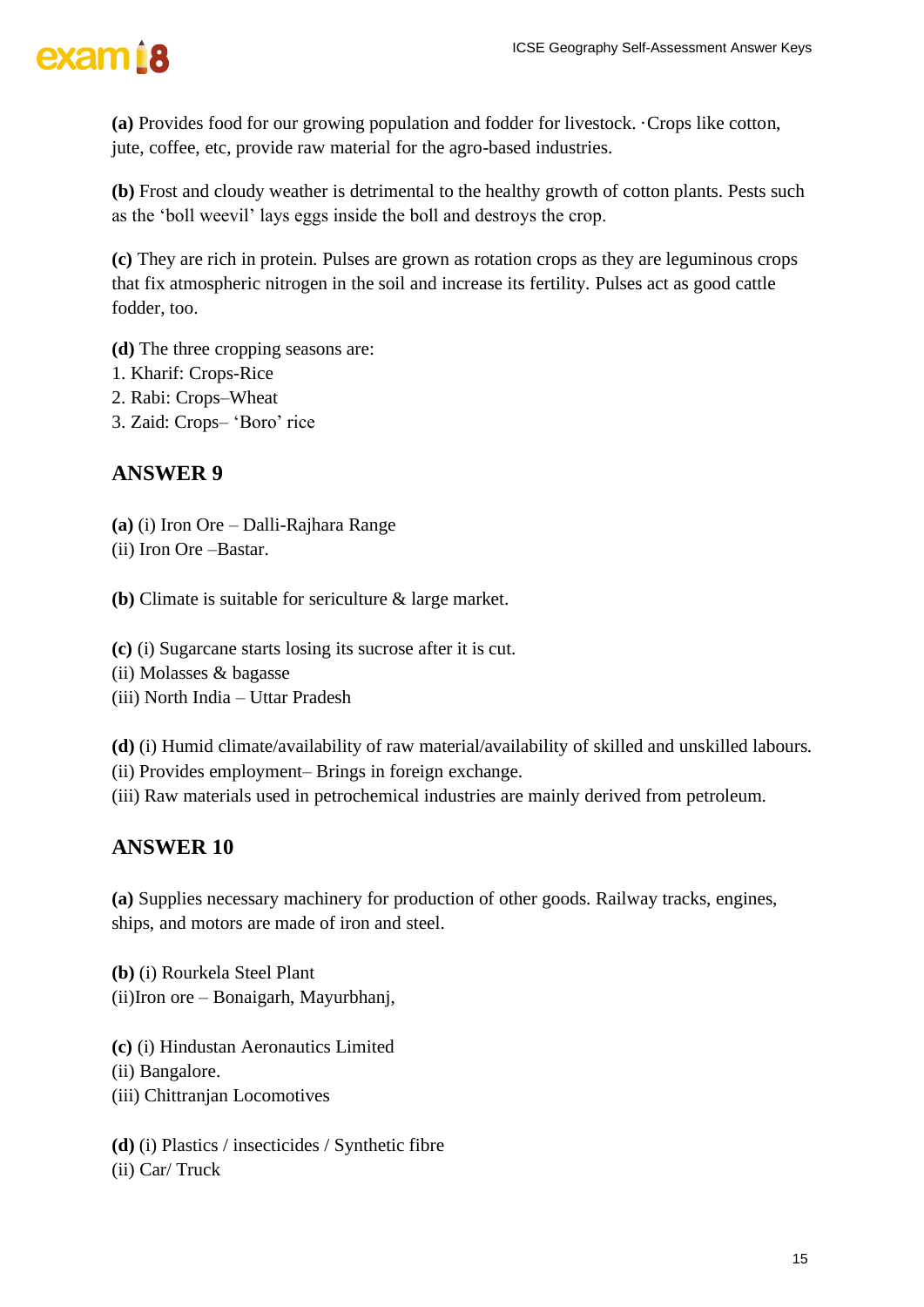(iii) Computers / Television Sets

## **ANSWER 11**

**(a)** (i) Waste accumulation results in air pollution which may cause acid rain and several airborne diseases/ bad odour/release harmful greenhouse gases/ chemicals near the underground water by leakage.

(ii)Water pollution affects human health and animal life on land it also affects aquatic animals adversely/ eutrophication/biomagnification.

**(b)** It may lead to foul smell and several diseases such as malaria, cholera etc., may be caused due to flies and other insects that carry the disease-causing bacteria which grow in the decomposing waste.

**(c)** (i) Individual may use carry bags / adopt reusable containers and utensils

(ii) It will help in safe disposal and will cause lesser pollution.

(iii) It not only reduces waste accumulation but also increases plant growth.

**(d)** (i) Trees give out oxygen and take in carbon dioxide and carbon monoxide emitted by industries/trees control noise pollution/air pollution/ maintain temperature.

(ii) The chemicals in chemical fertilizers combine with plant nutrients and the plants are consumed by animals and humans which is harmful.

(iii) Plastic and polythene products must be banned because they are non-biodegradable and take hundreds of years to decompose. If these plastics are ingested by animals like cattle or marine life like whales, it can lead to their death.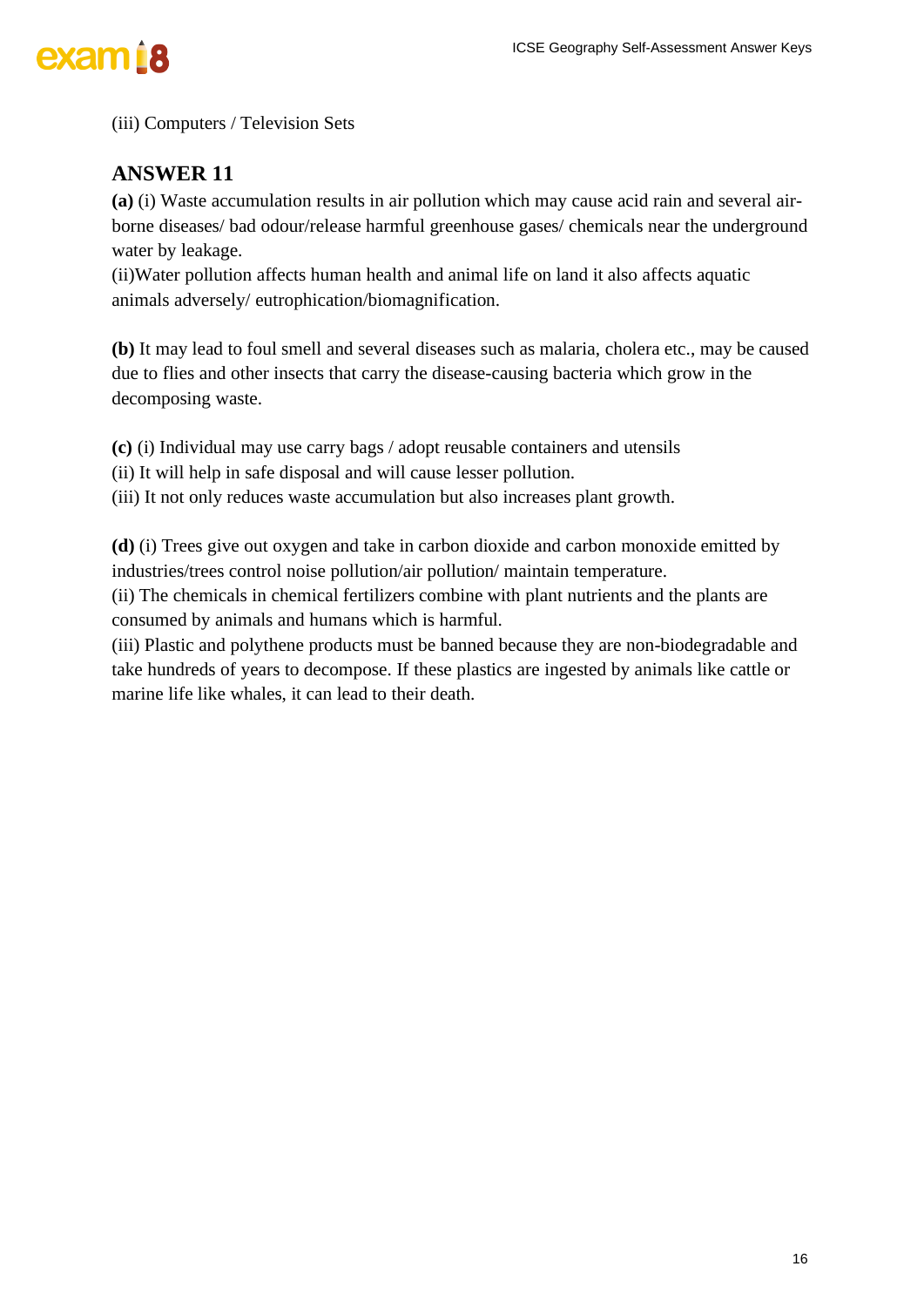

Answer Key to Self-Assessment Sample Paper - 5

## **ANSWER 3**

**(a)** Mangalore lies on the windward side of the Western Ghats on the west coast of India while Mysore lies on the leeward side of the Eastern Ghats.

**(b)** The North West part of India. This rainfall is beneficial for the cultivation of Rabi crops.

**(c)** (i) Mean annual temperature = Total temperature/12

- (ii) Total rainfall- add all the rainfall
- (iii) The range of temperature is very low.

**(d)** (i) Due to the normal lapse rate.

- (ii) Aravalli Hills lie parallel to the South west monsoon winds
- (iii) It lies near waterbody

### **ANSWER 4**

- **(a)** Highly acidic and not very fertile
- **(b)** (i) Alluvial soil (ii) Red soil
- **(c)** (i) Laterite soil.
- (ii) Laterite soils are suitable for building purpose.
- (iii) This soil is not suitable for cultivation because it is highly acidic in nature.
- **(d)** (i) Alluvial soil/ Black cotton soil.
- (ii) Laterite soil.
- (iii) Red soil.

### **ANSWER 5**

**(a)** (i) Dense, evergreen (ii) Trees have long roots submerged under water

- **(b)** (i) Babul yields timber and tannin (ii) Kikar Treat cancer and cough
- **(c)** (i) Different leaf shedding period (ii) Three-tiered vegetation (iii) Mixed type of trees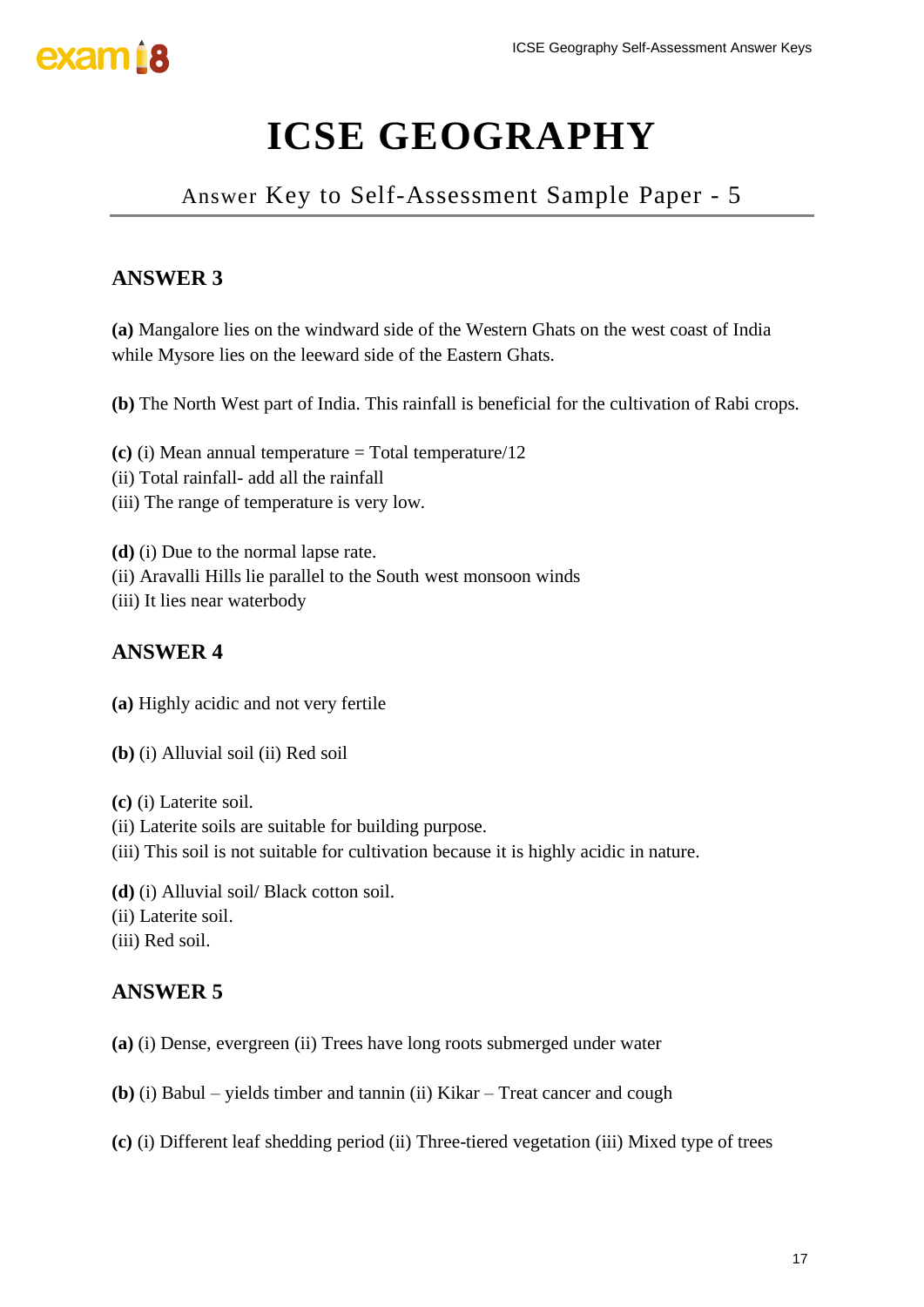

**(d)** Rajasthan (i) To maintain the environmental stability. (ii) The wide variety of flora and fauna

## **ANSWER 6**

**(a)** Recharge groundwater resource & Reduces soil erosion.

**(b)** (i) The significance of irrigation in Punjab: Availability of water is highly uneven and variable.

(ii) Significance of irrigation in Rajasthan: The groundwater level is available only at a depth of 30 to 60 m.

**(c)** (i) Severe water shortage is due to wastage/ pollution.

(ii) Make rainwater harvesting mandatory in every housing colony/ levy fine on wastage.

**(d)** Three reasons to justify the need to conserve water.

(i) The growth of population has resulted in water scarcity.

(ii) Deforestation has led to drought and reduction of rainfall.

(iii) The underground water has been exploited and the water table has been lowered.

#### **ANSWER 7**

**(a)** (i) Iron ore – is used in the making of steel which is used for manufacturing of machines.

(ii) Manganese is important in the making of iron and steel and in strengthening of steel.

**(b)** (i) Magnetite and Hematite. (ii) The low-grade iron ore is used in manufacturing of sponge iron.

**(c)** (i) This is because: It is expensive. There is a problem of radioactive waste disposal. (ii) Kaiga in Karnataka.

**(d)** (i) Minerals are the source of raw materials and form the basis for industries. · They are the source of energy and power, e.g., coal and petroleum.

(ii) Limestone is needed in the manufacture of iron and steel, cement, fertilizers  $\&$  Fluxing material in smelting of iron ore.

#### **ANSWER 8**

**(a)** Provides food for our growing population and fodder for livestock. Crops like cotton, jute, coffee, etc, provide raw material for the agro-based industries.

**(b)** Frost and cloudy weather is detrimental to the healthy growth of cotton plants. Pests such as the 'boll weevil' lays eggs inside the boll and destroys the crop.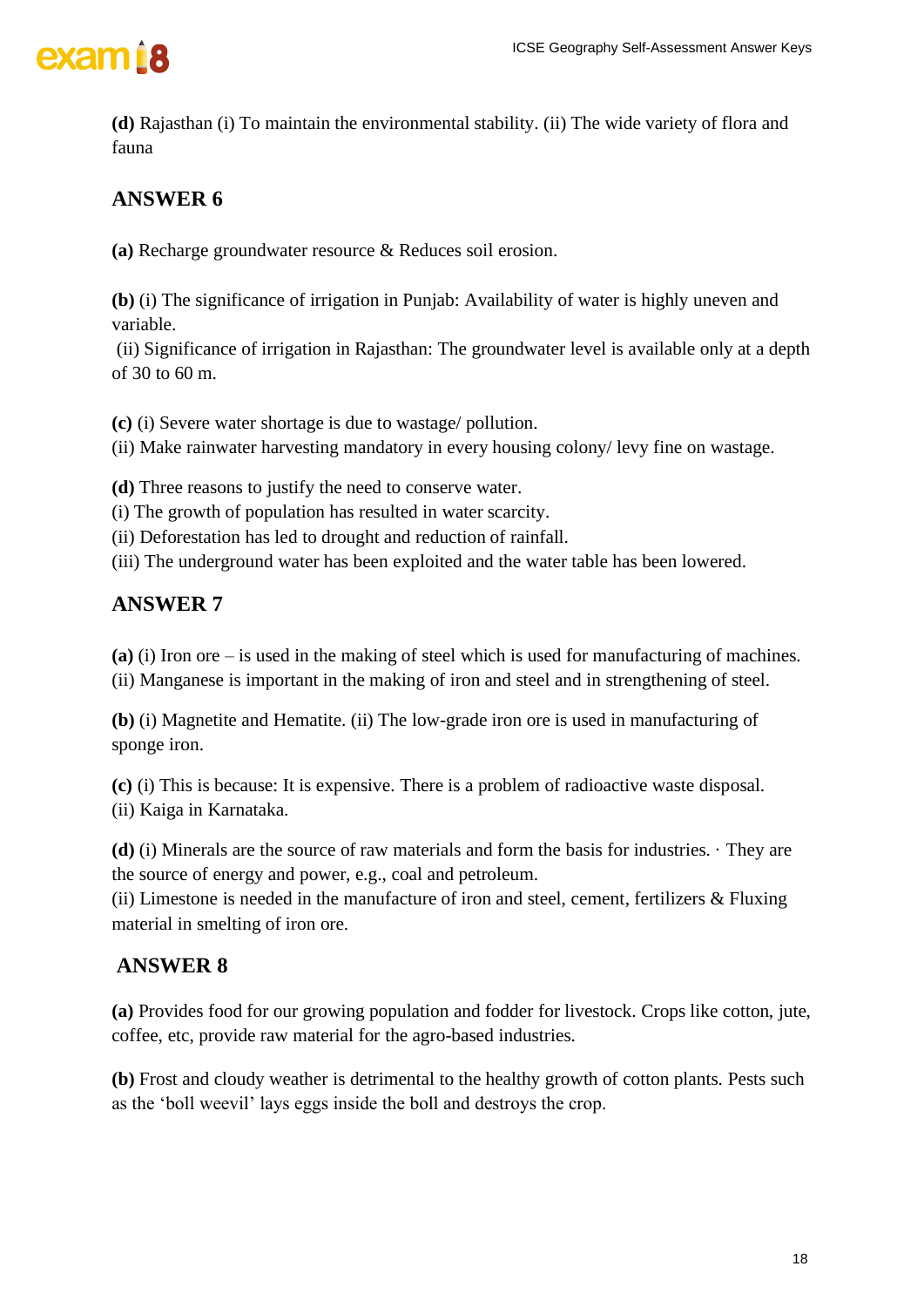

**(c)** Importance of Pulses: they form an important part of the Indian diets because they are rich in protein. Pulses are grown as rotation crops as they are leguminous crops that fix atmospheric nitrogen in the soil and increase its fertility.

- **(d)** The three cropping seasons are:
- 1. Kharif: Crops-Rice, maize, millets.
- 2. Rabi: Sown–Crops–Wheat, barley, gram.
- 3. Zaid: Crops– 'Boro' rice

#### **ANSWER 9**

**(a)** Heavy Industries are those which use heavy and bulky raw materials e.g., Iron and steel, machinery manufacturing, ship building. Light Industries use small and light raw materials e.g., cycles, electronic goods.

**(b)** Maharashtra is the largest producer of sugar. The geographical conditions in the south are more suitable (temperature 20-30 degree Celsius, rain 100-200 cm, no frost, black lava soil).

Two reasons are: Because in Maharashtra, superior quality canes are available. Maharashtra has a long crushing season because here, the weather is humid, and cane dries slowly.

**(c)** (i) This is because products made from petrochemicals are cheaper and more durable. (ii) Iron and Steel industry is the basic or 'key industry' for any country because all major industries such as heavy engineering, construction, cement, railway tracks, shipbuilding and motors etc. are dependent on iron and steel. It forms the backbone of modern industrial economy.

(iii) The electronics industry is a fast-developing industry because electronics are used in many fields i.e., computers, which are important for the development of a country.

**(d)** (i) The reasons are:

- Easy availability of raw material from the Black Cotton soil area of Maharashtra.
- Humid climate
- Cheap hydroelectric power.

(ii) Ahmedabad/ Surat/ Kanpur/ Coimbatore

#### **ANSWER 10**

**(a)** Broad, Metre and Narrow Gauge.

**(b)** (i) Expressways, (ii) National Highways (NH), (iii) State Highways, (iv) Major and Minor District Roads and (v) Village Roads.

**(c)** (i) Difficult to construct in the hilly and mountainous areas.

- (ii) The large size of the country.
- (iii) Obsolete trains tracks and equipment.